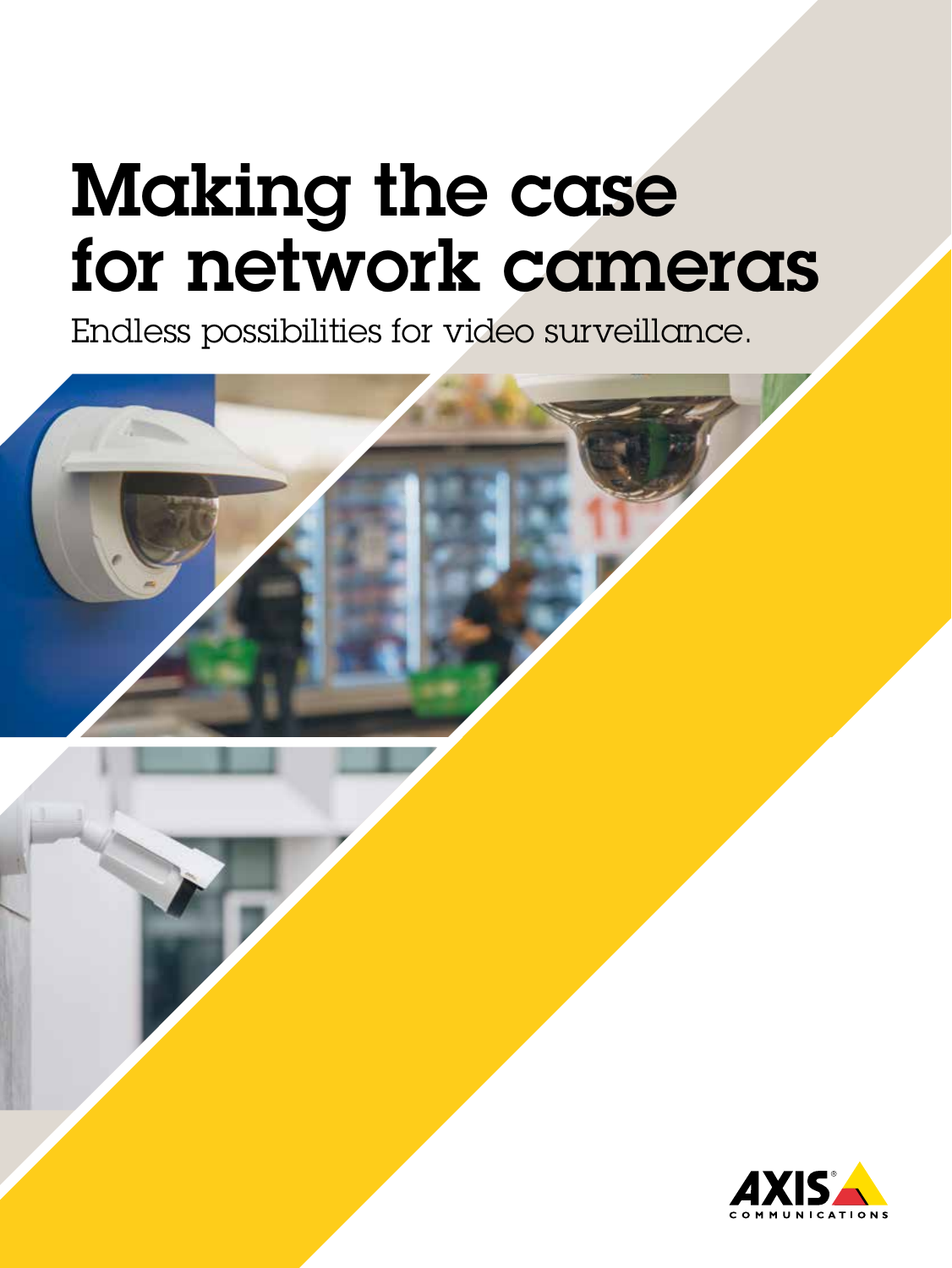## 4 great reasons to choose Axis network cameras.

## Better image quality

1

Axis network cameras provide excellent image quality regardless of lighting conditions and the characteristics of the monitored areas.

#### **Clearer images**

Axis network cameras can deliver up to 4K image resolution, and the HDTV cameras support SMPTE standard.

#### **Smoother movement**

Moving objects come out clear and flickerfree. The images are more useful for surveillance, thanks to progressive scanning used by Axis as compared to analog interlaced scanning.

#### **In any light**

Unlike analog cameras, Axis network cameras can compensate for less than optimal lighting: Axis Lightfinder gives you color images in low light and Forensic WDR delivers excellent detail in scenes with both bright and dark areas. OptimizedIR ensures high-quality and low-noise even in complete darkness. And Axis thermal cameras are accurate even in pitch darkness and fog.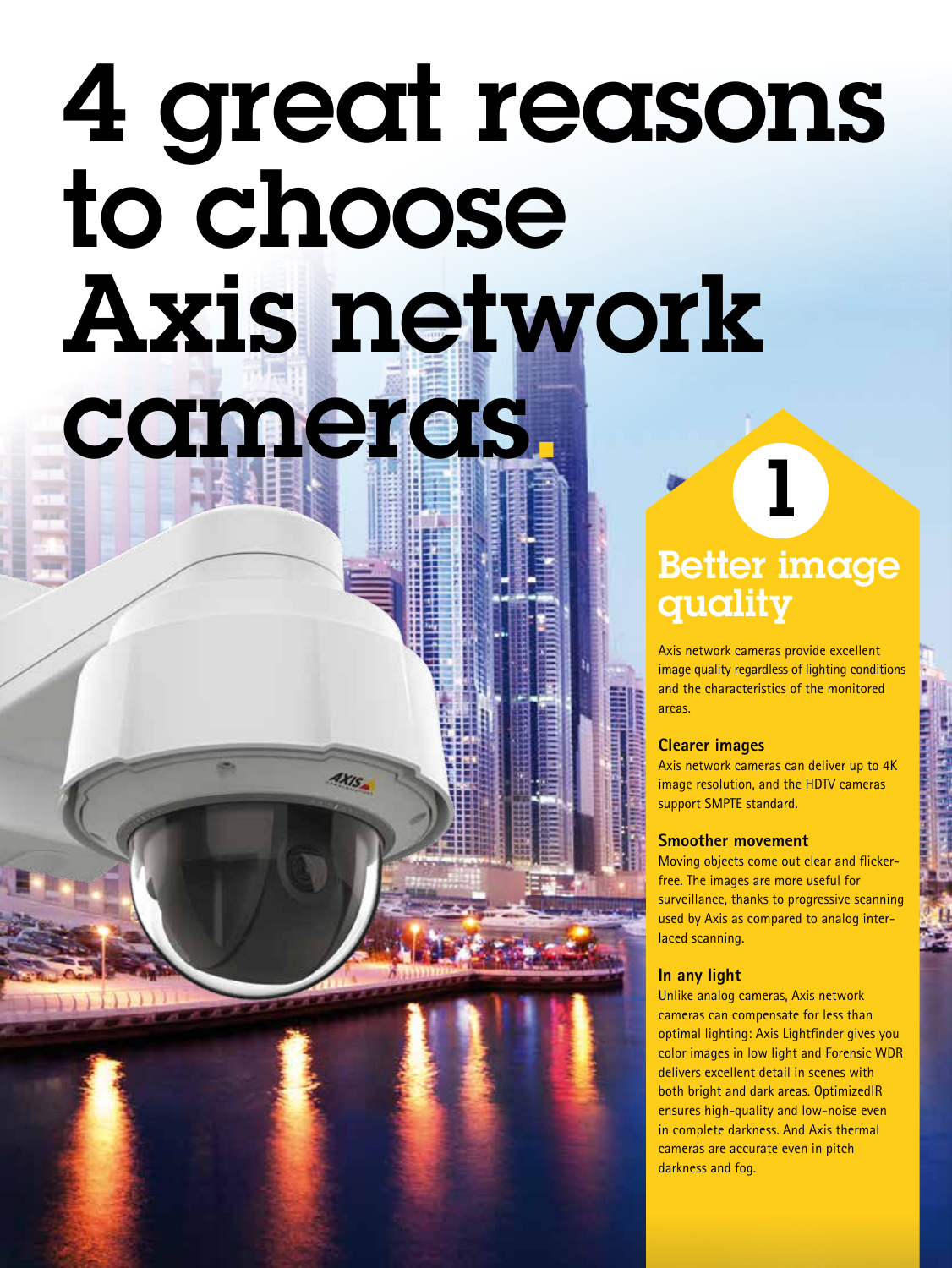It won't come as a surprise to anyone that cameras are an important part of an effective security system. But how does an analog camera differ from a connected IP camera? Here are some of the reasons to choose a network camera from Axis.

## Lower total costs

2

Even though analog cameras are less expensive than network cameras, you may need more of them. Accompanying labor costs and expensive equipment tip the scales in favor of network cameras.

#### **Fewer cameras**

Axis HDTV cameras, can cover up to 360˚ and show zoomed-in sections and the full view at the same time. Analog cameras can only show one view each. Installing fewer cameras keeps installation and maintenance low. And streaming selected areas individually minimizes bandwidth and storage needs.

#### **Less cabling**

IP cameras connect easily to your existing data network. With Power over Ethernet (PoE) one cable per camera provides power, video, audio and data, making installation easy without the need of a power outlet close to your camera. This is even true for Axis multi-sensor cameras.

## Built-in intelligence

3

Analog cameras do one thing: record video. But network cameras combine intelligent features with direct notifications and remote monitoring.

#### **Fewer security patrols**

Our intelligent video solutions can send alerts of different kinds when a problematic situation arises. And set off an alarm when an unauthorized party crosses a predefined line or someone tampers with a camera. You can also choose to monitor highquality live video from a central location. Either way, you'll save resources and money – and keep your premises safe – without the need for constant staff presence.

## Scalable and future-proof

4

A network camera system is easier to extend than an analog system and with Axis as your supplier, you're not locked in to proprietary technology.

#### **Open standards**

Axis network cameras are based on open standards. So you can use standard components and add intelligent analytics to turn your cameras into business tools. And you can connect your network camera system to other systems – like audio and access control.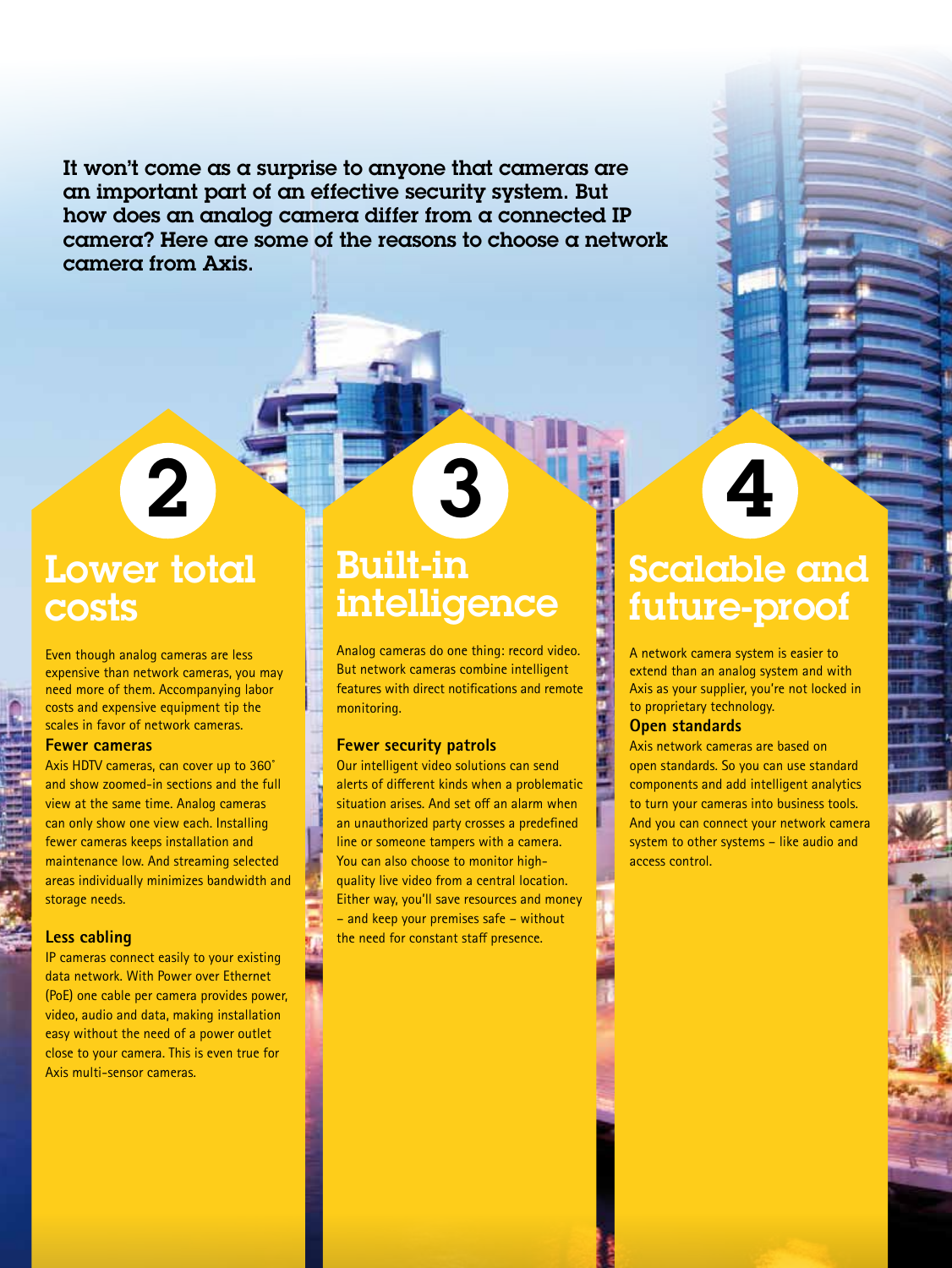### Make the move at your own pace

We can provide you with a complete A-Z network video solution right now. Or if you already have an analog system, you can use Axis video encoders to bring that system up to speed with the latest network technology while protecting the value of your investment.

Then when it's time to replace some more – or all – of your analog cameras, you can take the next step on the path to a superior network video solution a single – or many – cameras at a time. You can even reuse your hard-to-replace coax cabling with the help of Axis coaxial converters.

Video encoders give you immediate network video benefits as well as a platform to expand and update your infrastructure with network cameras, software and networking devices later on.

### The road forward is wide open

Axis is a founding member of ONVIF, an open industry forum that provides and promotes standardized interfaces that allow IP-based physical security products from different manufacturers to work together. This ensures easy integration with other systems.

You can easily route your video to wherever you need it from day to day, and you can add intelligent analytics from Axis and our partners to suit your changing needs, And because Axis has the market's most extensive program of software and hardware partners, you can count on well-supported, futureproof video surveillance.

## The Axis advantage

- > Pioneers in innovative network technology since 1996
- > Open platform for integration with other systems and analytics
- > Focus on cybersecurity
- > Minimal bandwidth and storage needs with Axis Zipstream technology
- > Scalable and future-proof solutions
- > Global partner network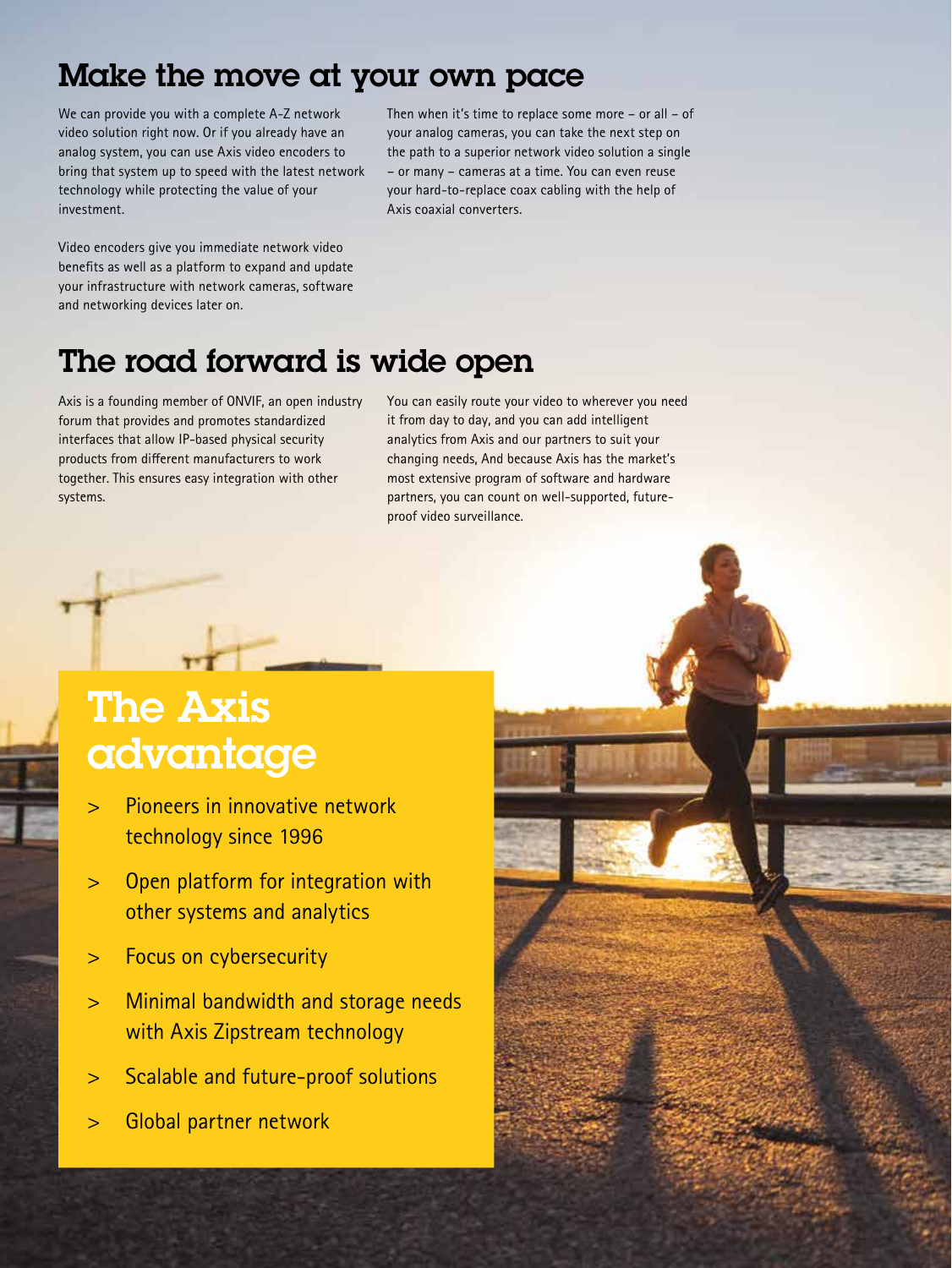## The network video way

An Axis network video system is able to send video without the need for a dedicated physical infrastructure. It uses standard IP networks, such as Local Area Networks (LANs) and the Internet, for transporting information, rather than the dedicated point-to-point cabling used in analog video systems.

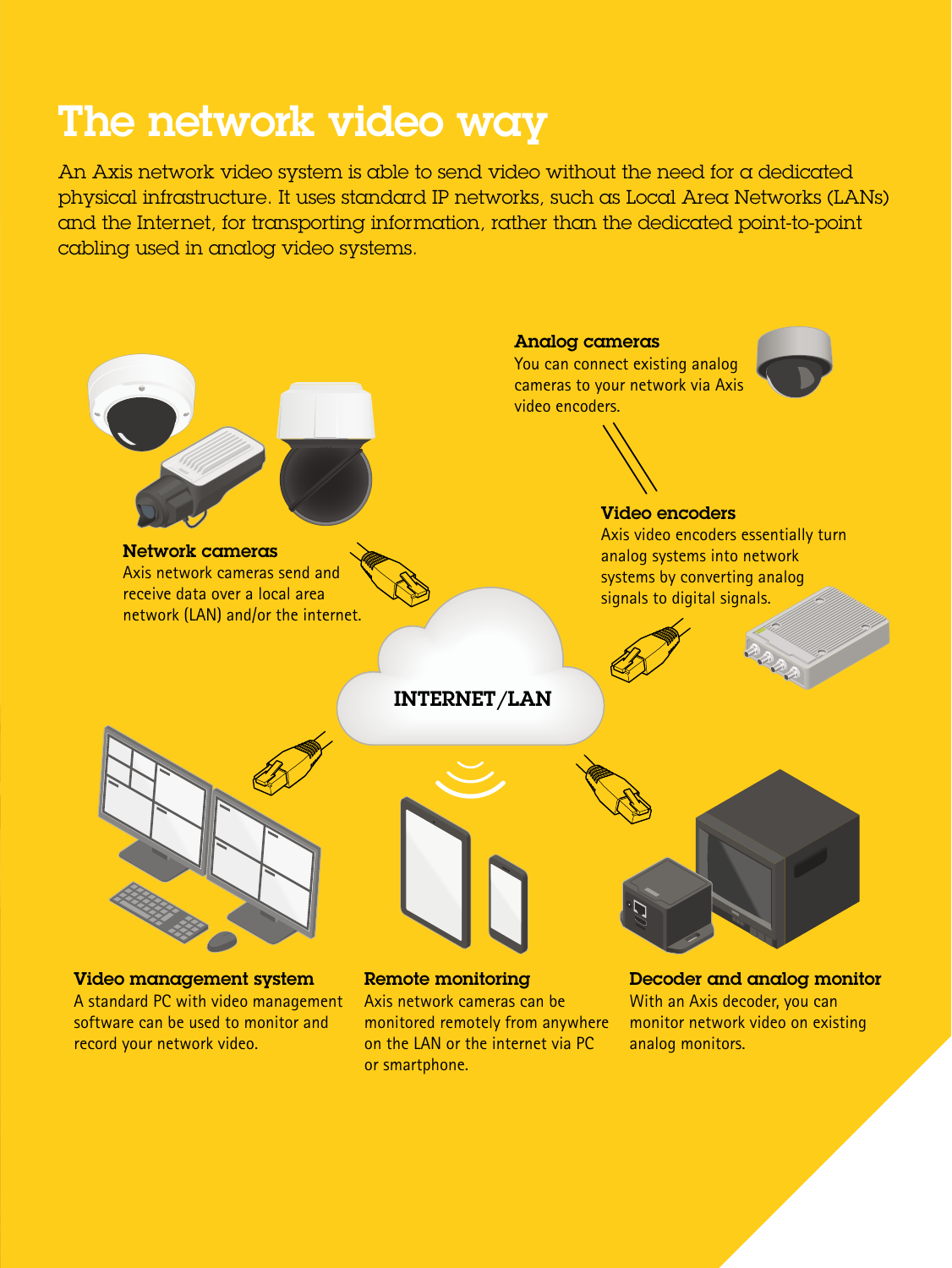## The best in network cameras

Whatever you're looking for, you'll find an Axis network camera to suit your needs. From robust outdoor cameras to discreet products for sensitive environments, we offer it all.

**Fixed dome cameras** For discreet surveillance in any environment.



#### **Explosion-protected cameras**

For hazardous areas.



#### **Fixed box cameras**

For deterrence in any environment.



For wide area coverage with pan,

tilt and zoom capabilities.

**PTZ cameras**

#### **Fixed bullet cameras**

For all-purpose surveillance around the clock.



**Thermal cameras** Reliable detection – 24 hours a day, seven days a week.



**Modular cameras** Flexible installation for highly discreet surveillance anywhere.



**Onboard cameras** Surveillance on buses and trains.

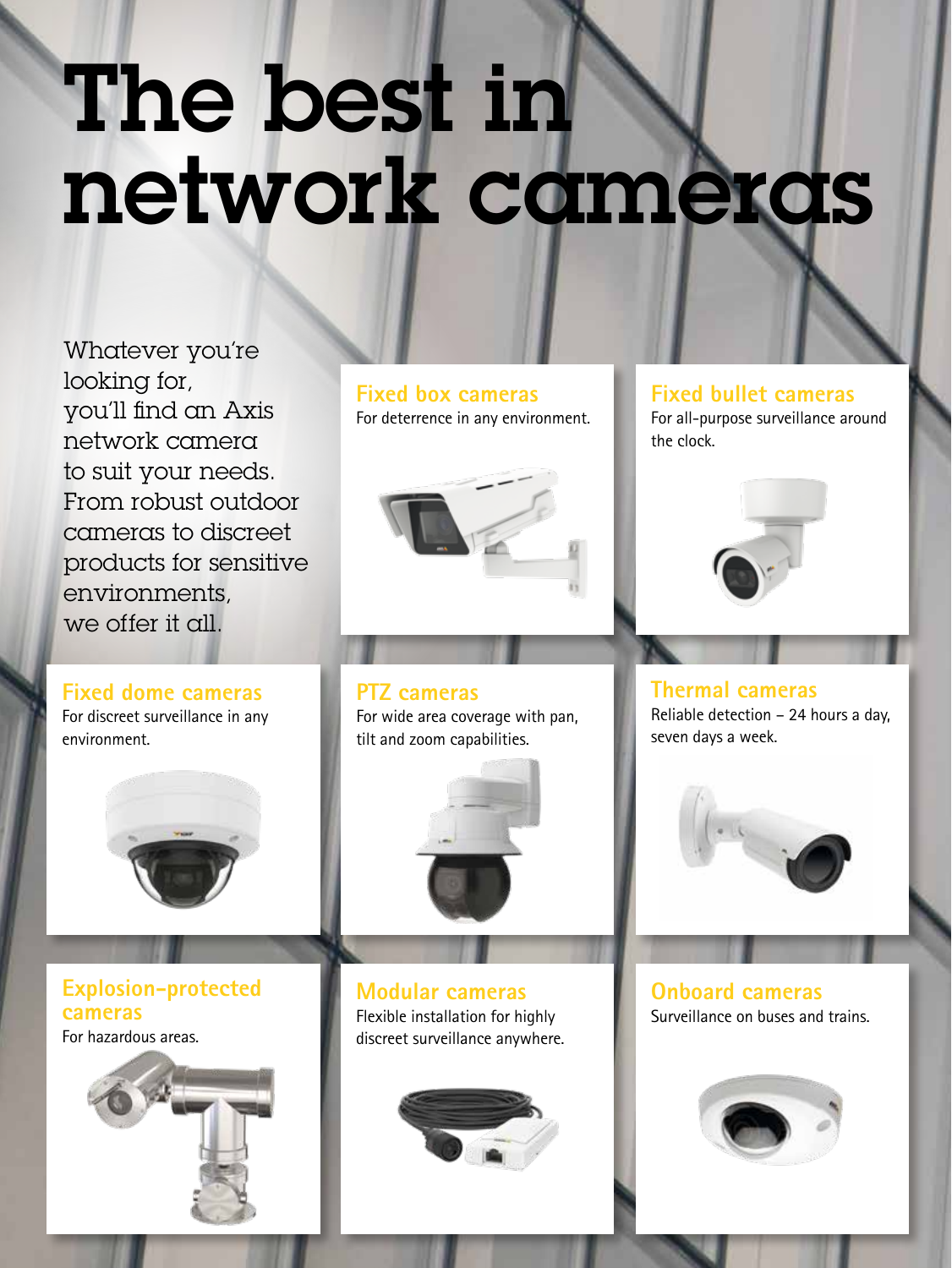# oportuni Innovation Qualit

**Specialty cameras** For unique needs and scenarios.



**Panoramic cameras** Provide 360˚ view and optical zoom for detailed views.



**Positioning cameras** For completely unobstructed views in every direction.



### Axis also offers a range of network products and solutions to complement network cameras

Axis audio solutions offer a new and versatile way to interact, protect, and inform with voice messages. They can be used for proactive security to protect your property, to keep people safe, to increase operational efficiency and to create ambiance with background music.

Axis access control and intercom solutions can be used for everything from basic identification and entry control to advanced access management.

Axis analytics solutions make it easier to get the insights you need to better protect people and property and make better decisions about your business and operations.

Explore new network possibilities at www.axis.com/products